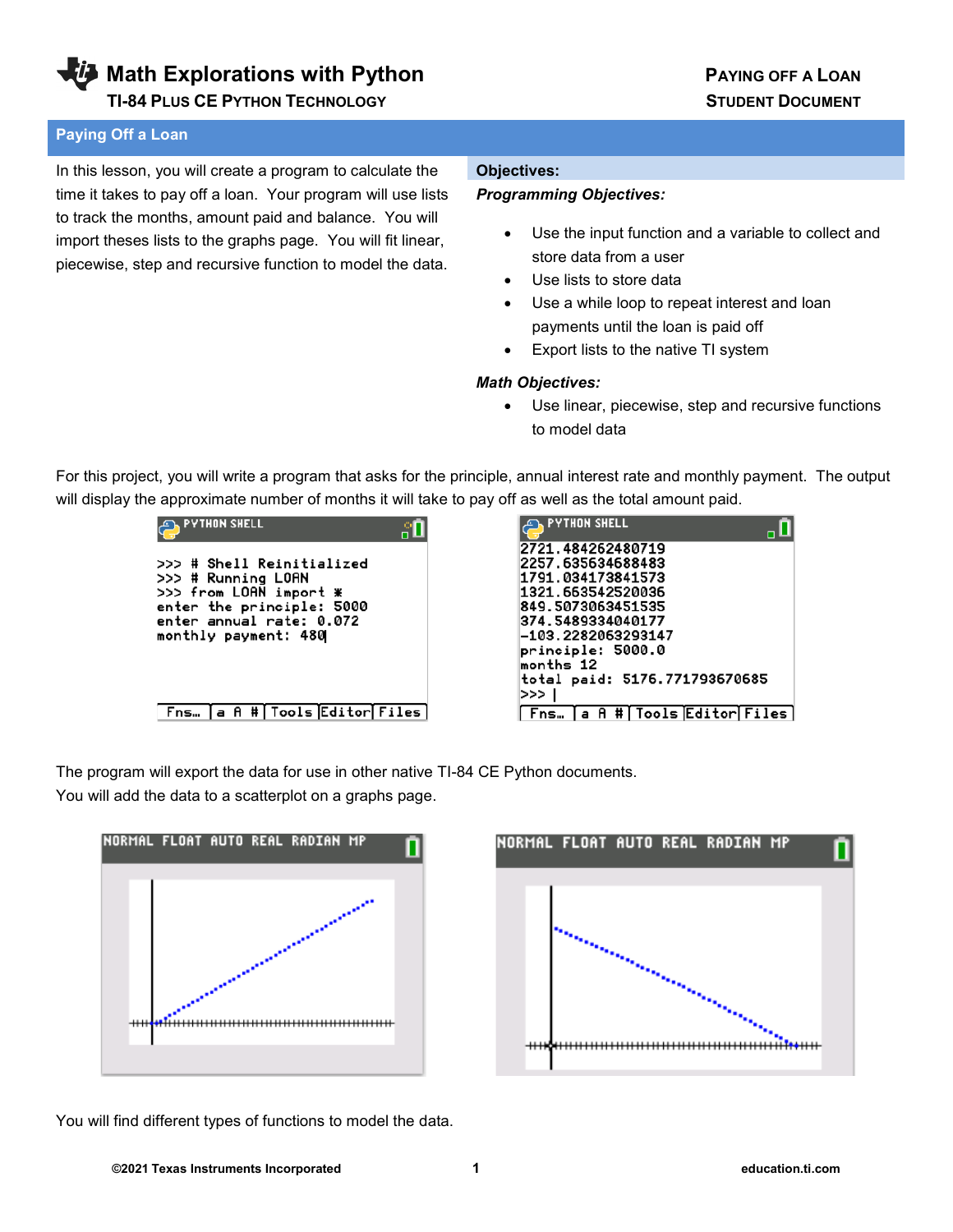## **Math Explorations with Python Community Community PAYING OFF A LOAN TI-84 PLUS CE PYTHON TECHNOLOGY STUDENT DOCUMENT**

1. Start a new Python program. Name the project **LOAN**.

This project will export lists of data. To export lists, the program will need the library ti\_system.

Select **Data Sharing** as the type. This will add the ti\_system library.

2. Make sure the ti\_system library was imported. If you forgot to select **Data Sharing**, you can go to Fns> Modul> TI System > from ti\_system import\*

*The comments, denoted by the # appear in light gray. These lines of code are optional. They do not affect how the program executes. Instead, they are notes to you, the programmer.* 

*Comments are used to describe sections of code. This can be useful when debugging or modifying a program later. They help a programmer remember the purpose for different sections of code. These comments tell you the coder; this library is used for data sharing*.

3. For this project, assume you want to purchase a car. You have found the perfect car, but need to take out a loan.

*What are some of the factors you need to consider when taking out a loan?* 

*What are some questions you might ask the bank?*

| <b>FILE MANAGER</b><br>PROGRAM<br>Name=LOAN                                                 |
|---------------------------------------------------------------------------------------------|
| Allowed<br>- Up to 8 characters<br>- First character:A-Z<br>- Remaining characters: A-Z 0-9 |
| Data Sharing                                                                                |

| 문 *loan_payoff.py       |  |
|-------------------------|--|
| # Data Sharing          |  |
|                         |  |
| from ti_system import * |  |
|                         |  |
|                         |  |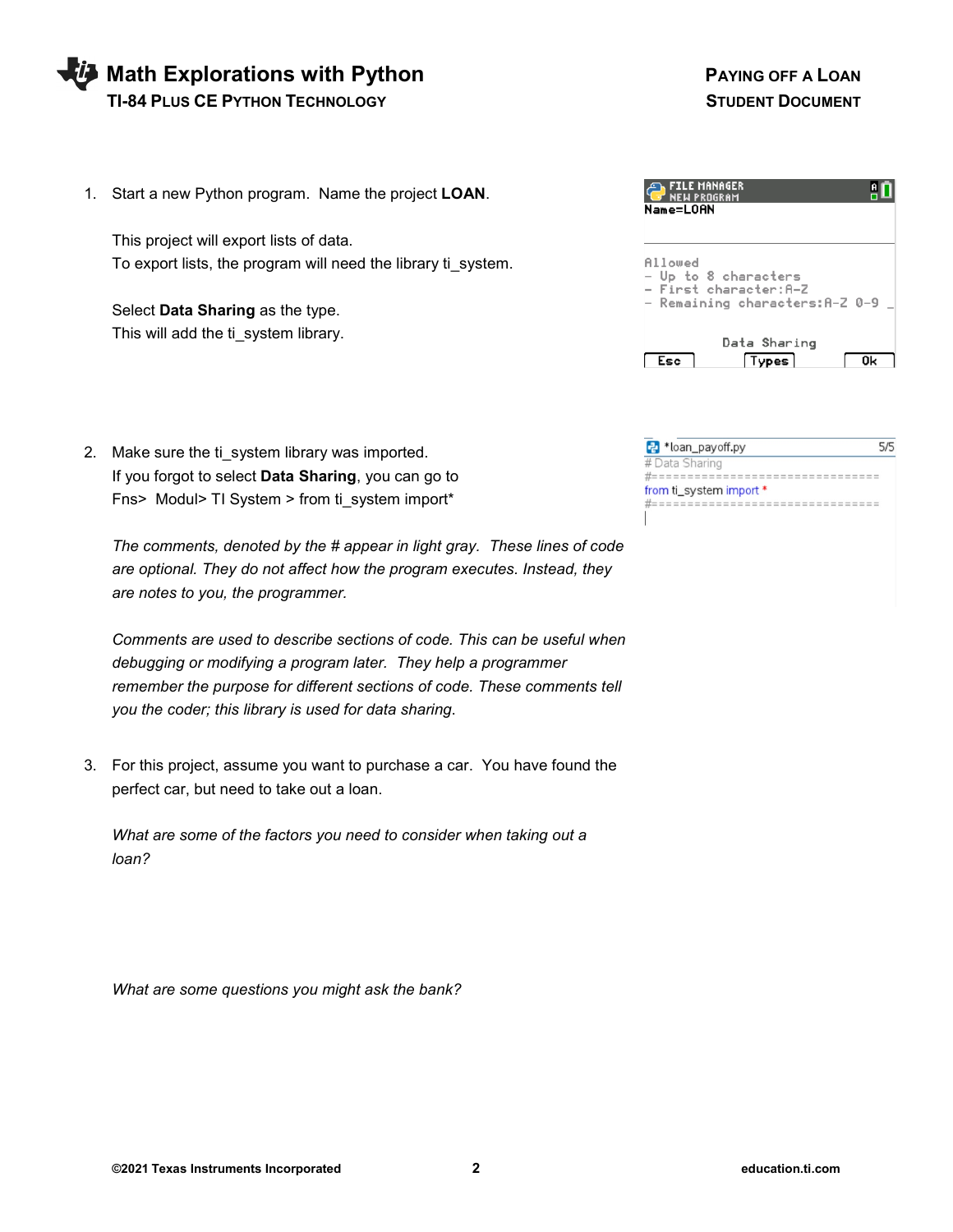

4. Look at your list:

*Does it include the principle, the initial amount borrowed? How about an interest rate or a monthly payment?*

A bank loan charges interest on the amount borrowed. For example, if you borrow \$10,000 with an annual interest rate of 8.9%. Each day, the loan balance increases using the following process.

| Dav | Initial  | Interest                               | New Balance                  |
|-----|----------|----------------------------------------|------------------------------|
|     | Balance  |                                        |                              |
|     | 10000    | $1000*.089/365 = 0.23$                 | $10000 + 0.23 = 10000.23$    |
|     | 10000.23 | $1000.23$ <sup>*</sup> .089/365 = 0.23 | $10000.23 + 0.23 = 10000.46$ |
|     | 10000.46 | $1000.46*.089/365 = 0.23$              | $10000.46 + 0.23 = 10000.69$ |
|     | .        |                                        |                              |

 Each day, interest is added to the balance. This **increases** the balance.

 Each month, one payment is made. This will **decrease** the balance.

 This process of adding interest and making a payment are repeated until the balance is zero.

5. The first step to create your loan calculation program is to ask the user for the **principle**, the **annual interest rate** and the **monthly payment**.

To request information, use **input("Enter question here").** You will store this information in a variable with a descriptive name.

The statement:

 principle = input("Enter the principle amount: ") will ask the user the question then store the answer as characters.

 Use the command float()to store the principle as numbers instead of characters.

 **principle = float(input("Enter the principle amount: "))** The equation above asks the question and stores the result as a number.

> Fns> Type> float() Fns $>$  I/O  $>$  input()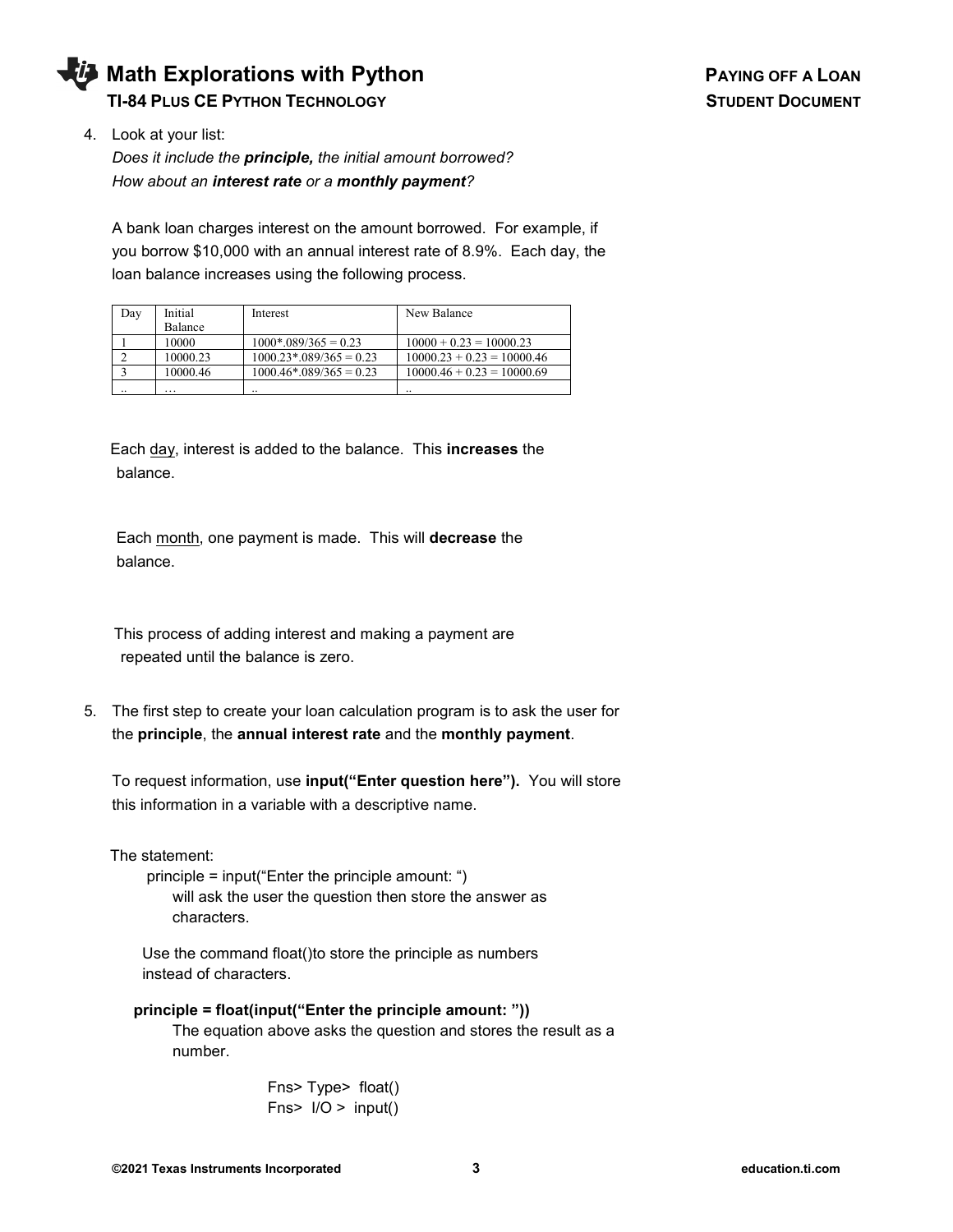| Math Explorations with Python          |
|----------------------------------------|
| <b>TI-84 PLUS CE PYTHON TECHNOLOGY</b> |

Write 3 lines of code.

- 1. Ask for the principle, store the value in **principle.**
- 2. Ask for the annual interest rate, store it as **arate**.
- 3. Ask for the monthly payment and store it as **payment.**

The picture to the right shows the first line of code.

**Math Explorations with Python PAYING OFF A LOAN STUDENT DOCUMENT** 

| # Data Sharing<br>from ti_system import * | EDITOR: LOAN | PROGRAM LINE 0010 |     |               |  |
|-------------------------------------------|--------------|-------------------|-----|---------------|--|
| principle=float(input("enter the          |              | principle: "))    |     |               |  |
|                                           |              |                   |     |               |  |
|                                           |              |                   |     |               |  |
| Fns…                                      |              | a A # Tools       | Run | <b> Files</b> |  |

\*\*\*Tech Tip\*\*\* Using the [a A #] menu by pressing the [window] button might help when typing text.

6. The program will calculate the total amount paid at the end of the loan.

Create and set a variable **total** to zero. This variable will store the total amount paid.

 $total = 0$ 

7. Use lists to store each month's balance, the total paid as of the end of each month and the number of months.

Add a comment to remind you the purpose of these lists: [a A #] menu, press the [window] button

Create lists **m\_balance**, **m\_total**, and **m\_count**. Make the initial value in each list 0.

| <b>EDITOR: LOAN</b><br>PROGRAM LINE 8887<br># Data Sharing<br>from ti_system import *                                                                          |  |
|----------------------------------------------------------------------------------------------------------------------------------------------------------------|--|
| principle=float(input("enter_the<br>principle: "))<br>arate=float(input("enter annual<br>rate: "))<br>payment=float(input("monthly pay<br>ment: "lĺ<br>total=0 |  |
| Fns…  a A # Tools  Run   Files                                                                                                                                 |  |

| <b>EDITOR: LOAN</b><br><b>PROGRAM LINE 0013</b><br>arate=float(input("enter annual<br>rate: "))<br>payment=float(input("monthly pay<br>ment: "))<br>total=0 |
|-------------------------------------------------------------------------------------------------------------------------------------------------------------|
| #lists store monthly data<br>m_balance=[0]<br>n_total=[0]<br>n_count=[0]                                                                                    |
| Fns. La A # Tools Run<br>اعملنتا                                                                                                                            |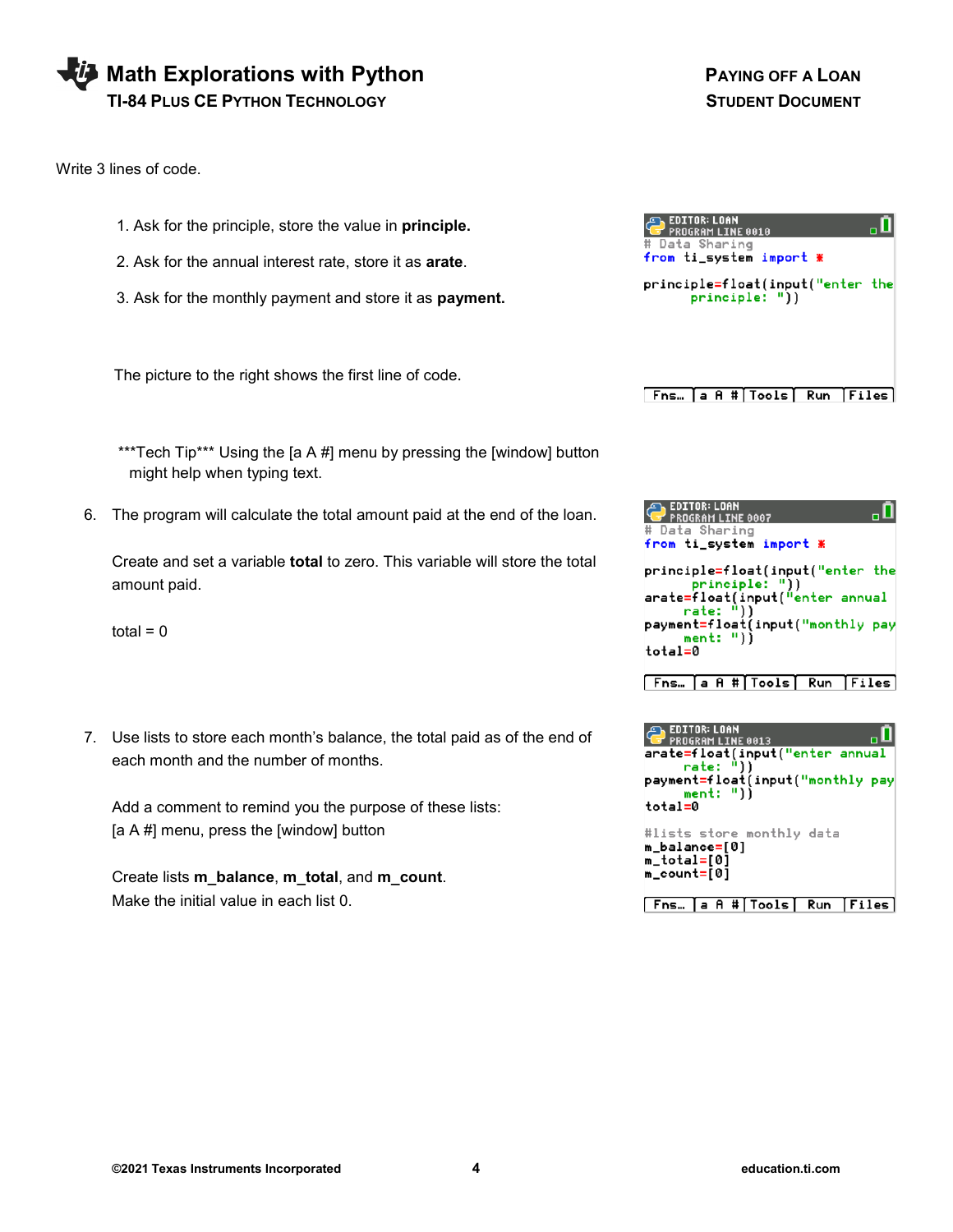## **Math Explorations with Python Access Access ACCES PAYING OFF A LOAN TI-84 PLUS CE PYTHON TECHNOLOGY STUDENT DOCUMENT**

8. Store the principle in a variable named balance.

balance = principle

Principle will stay a constant value, the initial amount borrowed.

Balance will increase each day with interest. It will decrease each month with a payment.

- 9. Each month, approximately 30 days of interest are added to the balance. One payment is made.
	- a. Use the variables **balance** and **arate**, write an expression that represents the new balance after one day of interest.

b. Modify your expression to represent the balance after 30 days of interest.

c. Modify your expression to remove one payment for the balance after 30 days of interest.

- 10. Do your expressions look similar to the ones below?
	- a. balance + balance\*arate/365 or balance $*(1 + \text{arate}/365)$
	- b. balance\*(1 + arate/365) $30$
	- c. balance\*(1 + arate/365) $30 -$  payment

| EDITOR: LOAN<br><b>PROGRAM LINE 0015</b><br>payment=float(input("monthly pay<br>ment: "))<br>total=0 |  |
|------------------------------------------------------------------------------------------------------|--|
| #lists store monthly data<br>m_balance=[0]<br>m_total=[0]<br>m_count=[0]                             |  |
| balance=principle                                                                                    |  |

Fns... |a A # | Tools | Run | Files |

**©2021 Texas Instruments Incorporated 5 education.ti.com**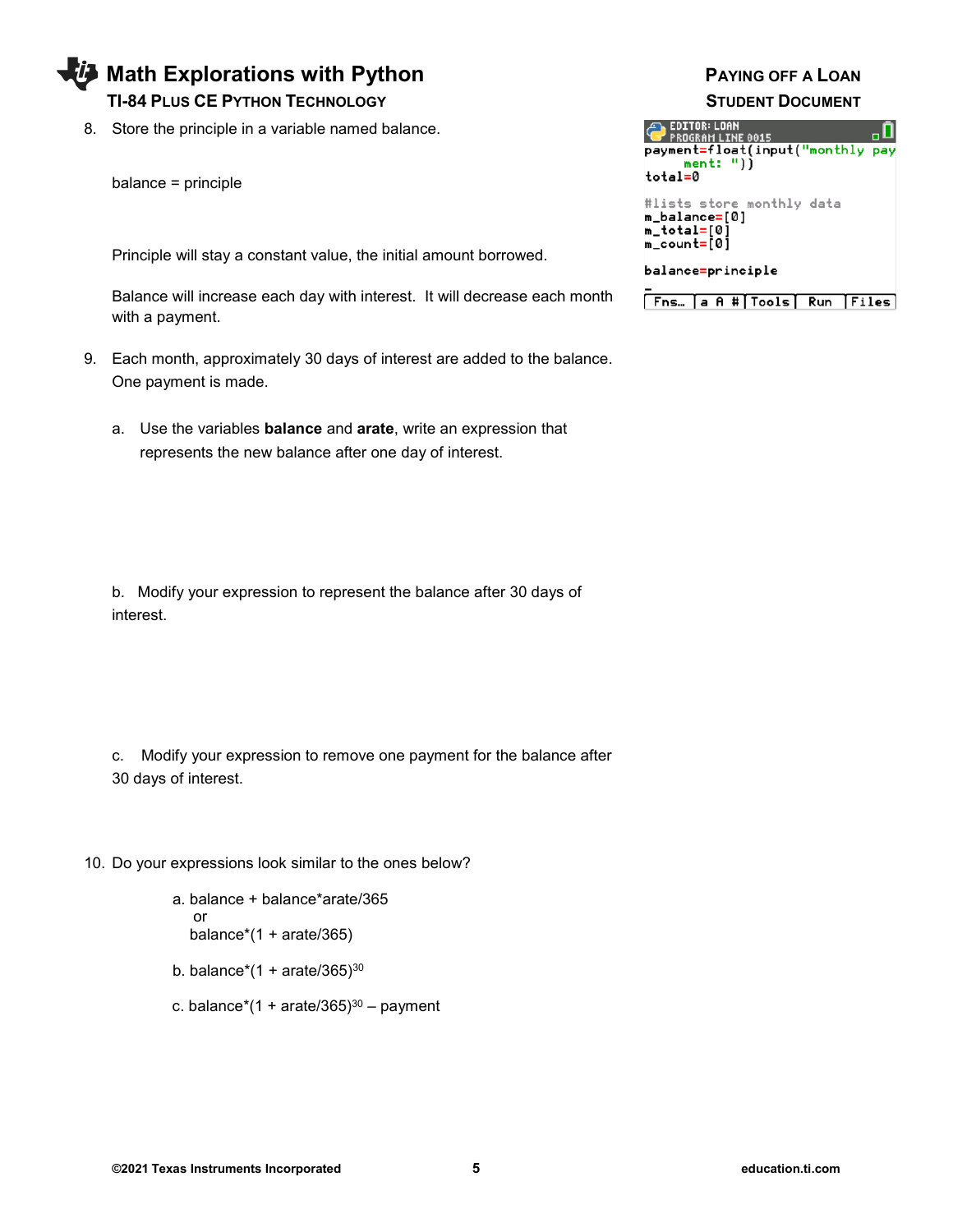**Math Explorations with Python Communist Communist PAYING OFF A LOAN TI-84 PLUS CE PYTHON TECHNOLOGY STUDENT DOCUMENT**

11. While the balance is greater than zero, the loan will increase by the interest and decrease by the payment.

 Add a while statement to calculate and print the monthly balance.

while balance > 0:

balance = balance $*(1 + \text{arate}/365)$  \*\*30 – payment print(balance)

Fns> Ctl > while

Fns> I/O> print

\*Note: In python, use \*\* to represent the ^ symbol for exponents.

 The code inside the while loop is indented two spaces. In Python, the indent is used to denote the lines that should be included in the loop. Make sure both lines of code are indented two spaces. The TI-84 CE Python prints two diamonds,  $\bullet$ , to visually show the indentation.

12. Let's check your code so far. In large projects such as this one, programmers execute the code often to check for errors.

Execute the program. Run

Set: Principle = 1000 Annual Rate = 0.07 (Make sure you enter 0.07 for 7%) Monthly Payment = 90

Make sure the output matches the output to the right.

## *\*\*It's ok if you get stuck in an infinite loop\*\* You just need to know how to get out:*

 On the handheld calculator, hold down the On button for a few seconds.

| <b>EDITOR: LOAN</b><br><b>PROGRAM LINE 0019</b><br>m_balance=[0]<br>m_total=[0]<br>m_count=[0] |  |                               |                                 |
|------------------------------------------------------------------------------------------------|--|-------------------------------|---------------------------------|
| balance=principle                                                                              |  |                               |                                 |
| while balance>0:<br>print(balance)                                                             |  | *30-payment                   | ∘balance=balance⋇(1+arate/365)⋇ |
|                                                                                                |  | Fns… a A # Tools  Run   Files |                                 |

| >>> # Shell Reinitialized<br>>>> # Running LOAN<br>>>> from LOAN import *<br>enter the principle: 1000<br>enter annual rate: 0.07<br>monthly payment: 90            |
|---------------------------------------------------------------------------------------------------------------------------------------------------------------------|
| Fns… [a A #[Tools Editor[Files]<br><b>PYTHON SHELL</b>                                                                                                              |
| 745.8476615509235<br>660.1507942676078<br>573.9595029720785<br>487.2709351084416<br>400.0822216631174<br>312.3904770698882<br>224.192799114399<br>135.4862688381066 |

**AND PYTHON SHELL** 

46.26795044167483 -43.46510881218743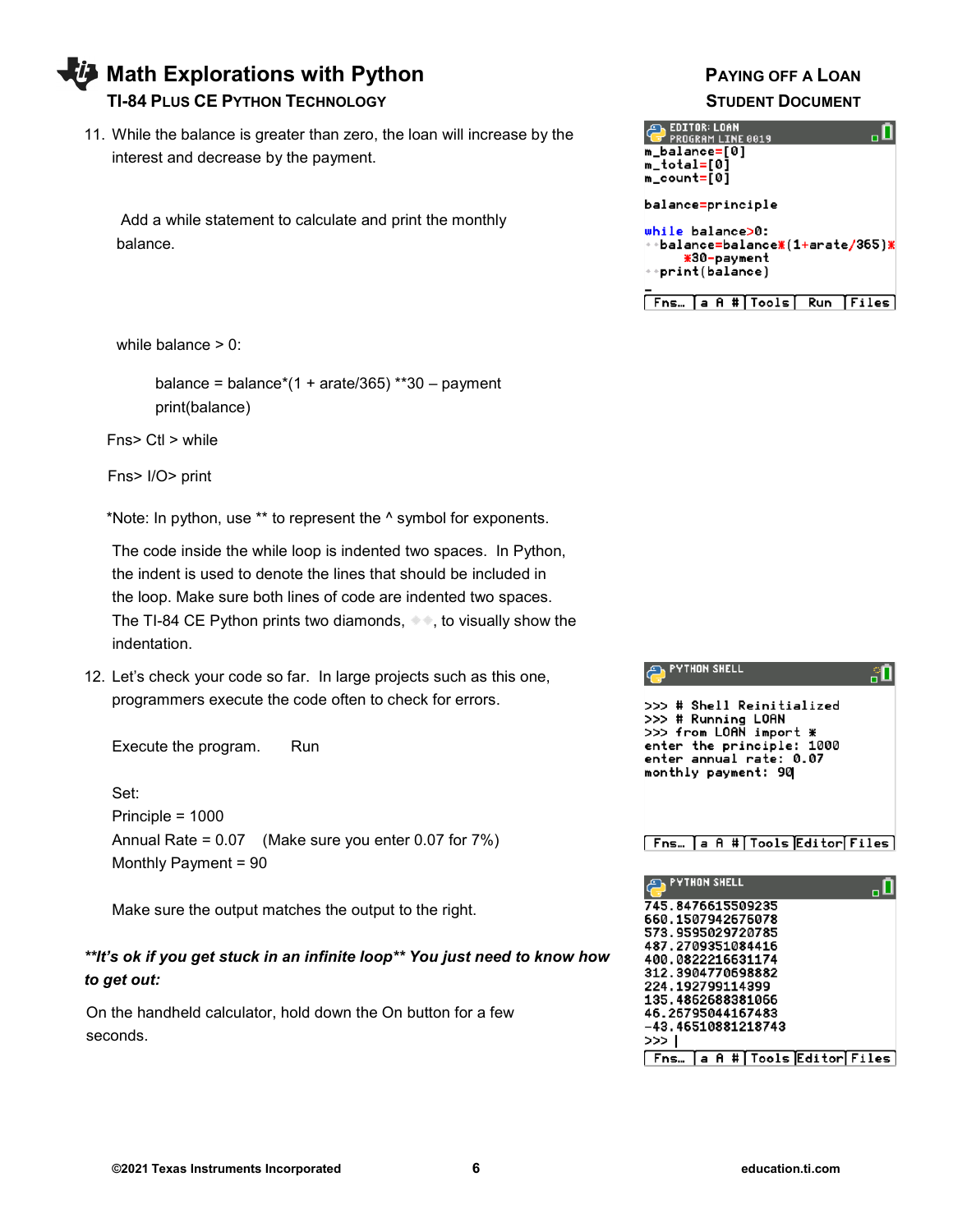**Math Explorations with Python Communist Communist PAYING OFF A LOAN** 

## **TI-84 PLUS CE PYTHON TECHNOLOGY STUDENT DOCUMENT**

13. Look at the example on the right. Notice the final balance is negative. What does a negative balance indicate?



14. The negative balance indicates an overpayment on the last payment. The last payment was more than the balance owed.

To find the total for the payments made, each time through the loop, the payment should be added to the total.

After the loop, the amount overpaid on the balance should be subtracted from the balance.

- a. Add one line of code in the loop to add the payment to the total.
- b. After the loop, add a line of code to remove the overpaid amount from the total.
- 15. Does your code look similar to the code on the right?
	- In Python, the line  $total = total + payment$

can be written as total += payment

The line  $total = total + balance$ can be written as total += balance

The format used is up to the programmer's preference.

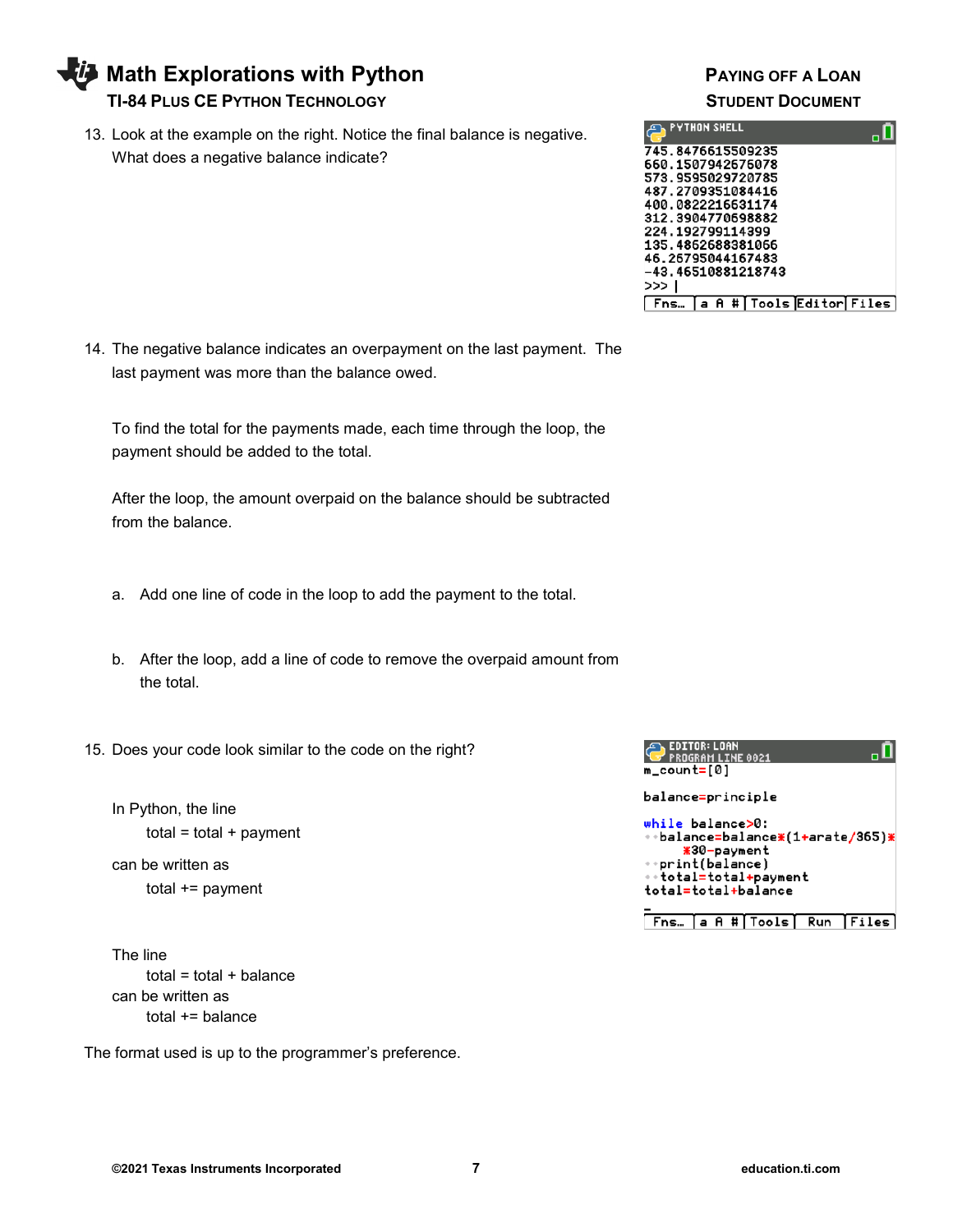## **Math Explorations with Python PAYING OFF A LOAN TI-84 PLUS CE PYTHON TECHNOLOGY STUDENT DOCUMENT**

16. The program uses a loop to repeatedly add daily interest and make a monthly payment. The balance value is replaced each time through the loop. The total is also replaced each time through the loop.

Use lists to keep track of each balance and each payment total.

Add three blank lines at the beginning of the loop.

Use the append() function to add each balance to a list of balances in the list m\_balance.

Add: m balance.append(balance)

Use the append() function to add each month's total . Add: m\_balance.append(total)

Fns> Lists> append

17. This list m\_count will keep track of the number of months by keeping the values 0, 1, 2... Initially, the code stored 0 in the list m\_count. That means the length of the list m\_count is one.

Each time through the loop, the line m\_count.append(len(m\_count))

will add the length of the list to the list each time through the loop.

Fns> > Lists> len

18. After the loop, the balance is zero.

Add the 0 balance to the m\_balance list. Add the final total amount paid to the m\_total list. Add one more month to the m\_count list.

m\_balance.append(0) m\_total.append(total) m\_count.append(len(m\_count))







| <b>EDITOR: LOAN</b><br>PROGRAM LINE 0027<br>∘m_total.append(total)<br>∘m_count.append(len(m_count))<br>÷÷balance=balance⋇(1+arate/365)⋇<br>*30-payment<br>∗⇒print(balance)<br>÷÷total=total+payment<br>total=total+balance |
|----------------------------------------------------------------------------------------------------------------------------------------------------------------------------------------------------------------------------|
| m_balance.append(0)<br>m_total.append(total)<br>m_count.append(len(m_count))_<br>[Fns… [a A #]Tools] Run [Files]                                                                                                           |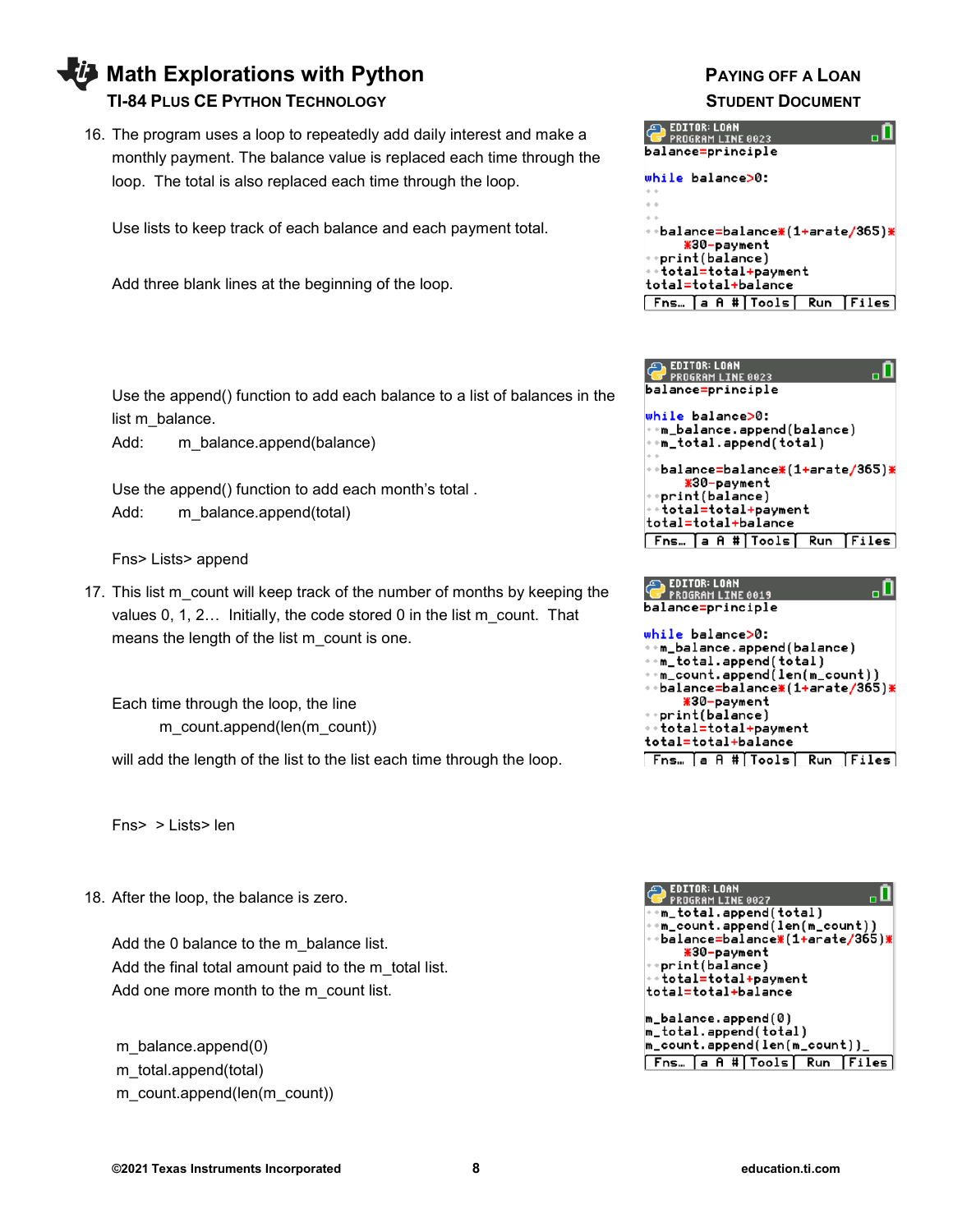## **Math Explorations with Python Communist Communist PAYING OFF A LOAN TI-84 PLUS CE PYTHON TECHNOLOGY STUDENT DOCUMENT**

19. Add three print statements.

One statement should print the initial amount borrowed.

The second statement should print the number of months it took to pay back the loan. The last item in the list m\_count contains the last month. To access the last month in the list, use m\_count[-1].

The last statement should print the total amount spent to pay back the loan.

## **Fns> I/O> print()**

20. Use the program to answer the following questions.

If you borrow \$15,000 at an annual interest rate of 6% and make monthly payments of \$300, how many months does it take to pay off the loan? What is the total amount paid back?

If you borrow \$15,000 at an annual interest rate of 6% and make monthly payments of \$400, how many months does it take to pay off the loan? What is the total amount paid back?

21. Export the lists using the store\_list() command from the ti\_system library. This will allow you to use the lists on non-Python pages.

**Fns> Modul> TI System> store\_list**

Export all three lists.

Store: m\_balance in list1 m\_total in list2 m count in list3

| <b>EDITOR: LOAN</b><br><b>T</b> PROGRAM LINE 0031 |
|---------------------------------------------------|
| $\leftrightarrow$ print(balance)                  |
| ∗∘total=total+payment<br>total=total+balance      |
|                                                   |
| m_balance.append(0)                               |
| m_total.append(total)                             |
| m_count.append(len(m_count))                      |
| print("principle:",principle)                     |
| print("months",m_count[-1])                       |
| print("total paid:",total)_                       |
| [Fns…]a A # Tools  Run [Files]                    |

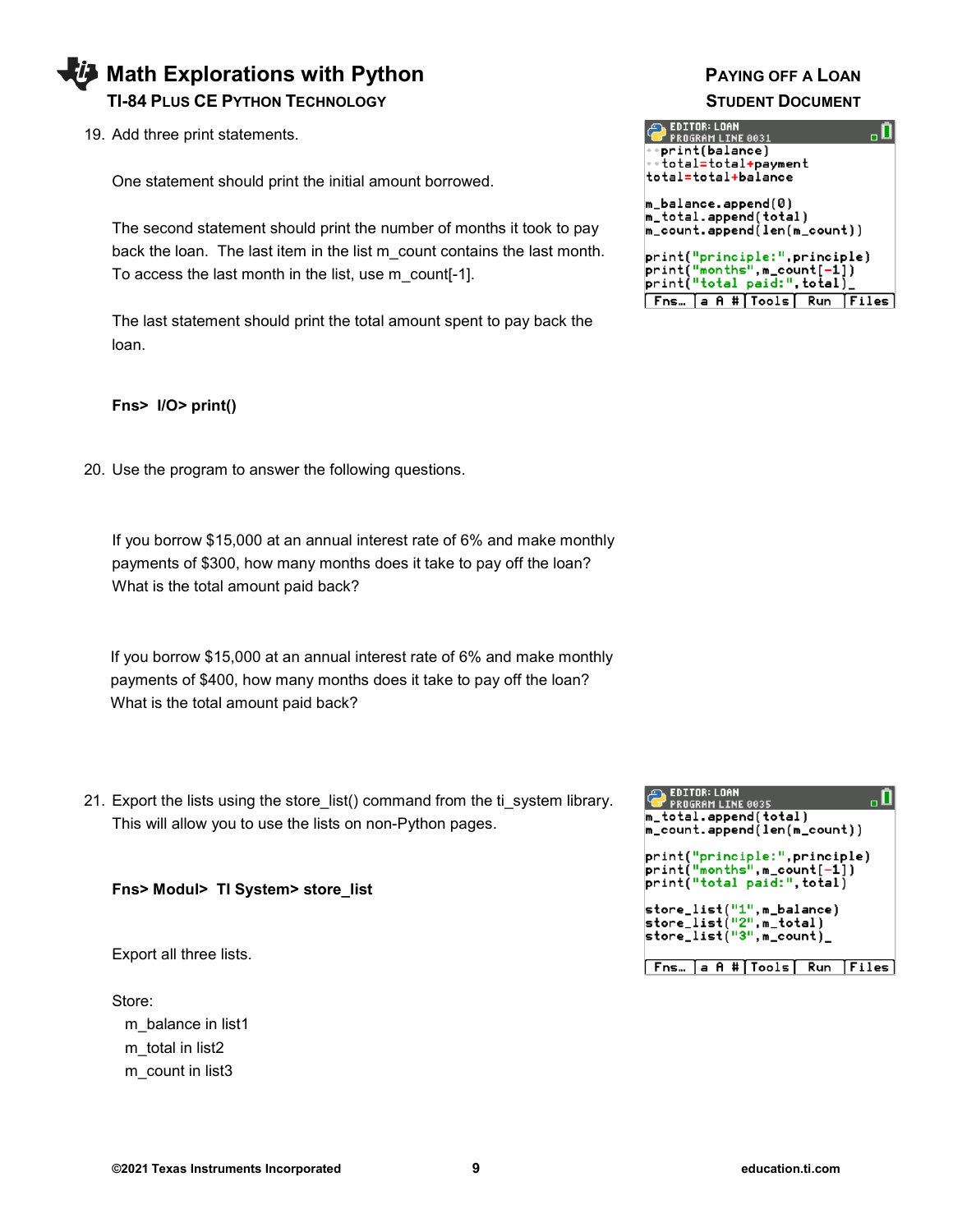| Math Explorations with Python          |
|----------------------------------------|
| <b>TI-84 PLUS CE PYTHON TECHNOLOGY</b> |

22. Execute the program for a \$20,000 loan with 8% annual interest and a \$500 monthly payment.

Exit the Python Shell and Editor.  $[2^{nd}]$  Quit  $[Ok]$ 

23. Recall m\_count is stored in L3 and m\_total is stored in L2.

You will plot the month count as the independent variable on the x-axis and the month total as the dependent variable on the y-axis.

Check your Stats Plots setting. Turn only Plot 1 On. [2<sup>nd</sup>] Statplot

For Plot 1: Turn the Plot On Choose scatter plot for the type. Add L3 as the independent variable (xlist) Add L2 as the dependent variable (yList)

24. Go to y=. Clear the functions.

## **PAYING OFF A LOAN STUDENT DOCUMENT**



| NORMAL FLOAT AUTO REAL RADIAN MP                           |  |  |
|------------------------------------------------------------|--|--|
| STAT PLOTS<br><b>ie</b> Plot1…0n<br>$\sqrt{18}$ $\sqrt{2}$ |  |  |
| 2:Plot2.0ff<br>$\sqrt{14}$ $\sqrt{2}$<br>3:Plot3Off        |  |  |
| $\sqrt{14}$ L <sub>2</sub><br>4:Plots0ff<br>5:PlotsOn      |  |  |

n

| NORMAL FLOAT AUTO REAL RADIAN MP |  |
|----------------------------------|--|
| PIOLI Plot2 Plot3                |  |
| $\blacksquare$ Off               |  |
| ⊺ype:⊠ ∠ ⊾ ≞ ⊞ ∠                 |  |
| Xlist:La                         |  |
| Ylist:L2                         |  |
| Mark :o + $\blacksquare$         |  |
| Color: BLUE                      |  |
|                                  |  |

|                | NORMAL FLOAT AUTO REAL RADIAN MP |       |  |  |
|----------------|----------------------------------|-------|--|--|
| Plot1          | Plot2                            | Plot3 |  |  |
| $\blacksquare$ |                                  |       |  |  |
| $N2 =$         |                                  |       |  |  |
| $N =$          |                                  |       |  |  |
| $N4=$          |                                  |       |  |  |
| $Ns =$         |                                  |       |  |  |
| $N6=$          |                                  |       |  |  |
| $NYz =$        |                                  |       |  |  |
| $N =$          |                                  |       |  |  |
| $N =$          |                                  |       |  |  |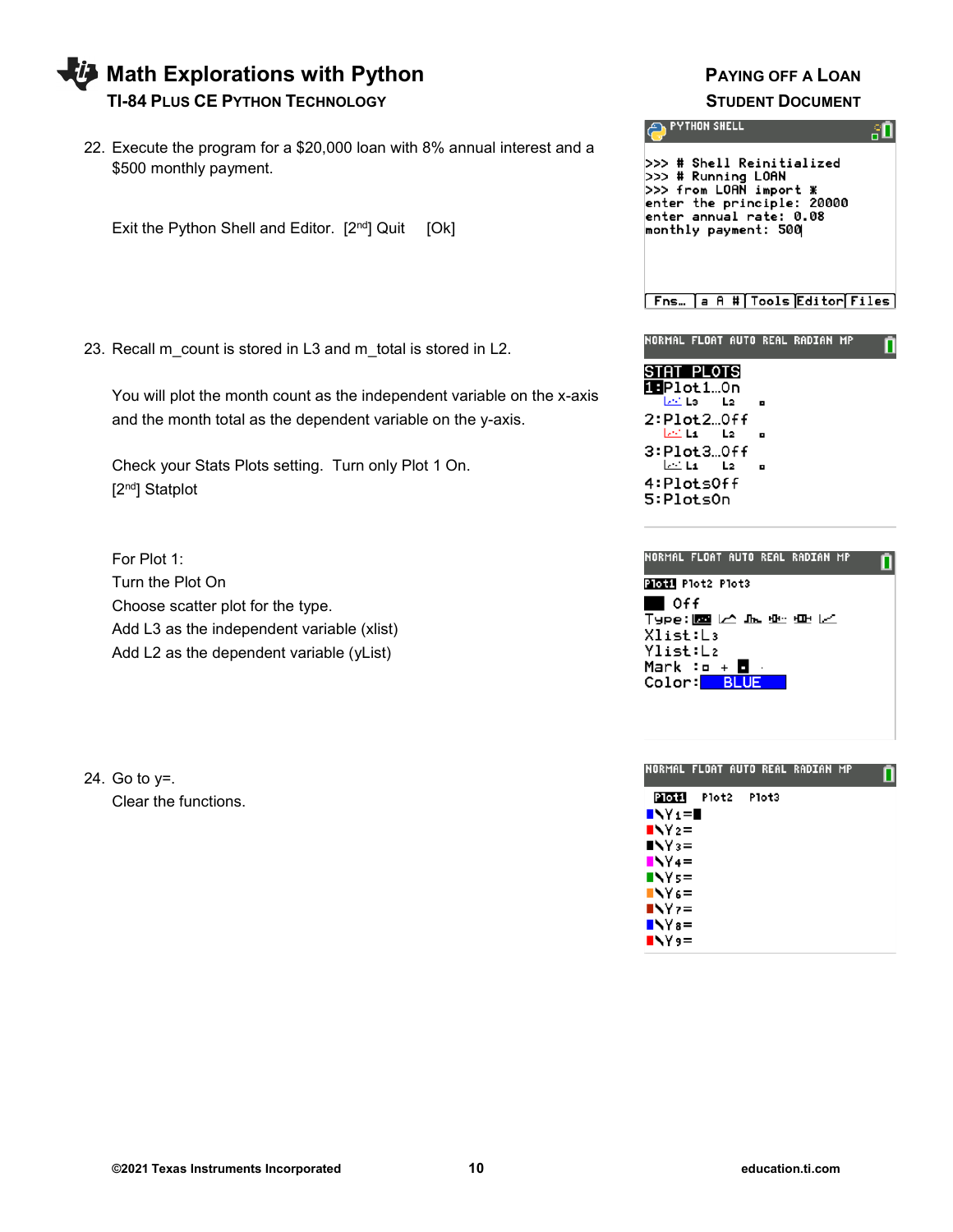

25. Graph the data.

The graph scale is set to the settings from your last graph. To fit the window to your data press [zoom]. Choose ZoomStat. This will automatically set the x-axis and y-axis based on your data.

|                                                                                                                                          |  | INORMAL FLOAT AUTO REAL RADIAN MP |  |
|------------------------------------------------------------------------------------------------------------------------------------------|--|-----------------------------------|--|
| <b>ZOOM MEMORY</b><br>1:ZBox<br>2:Zoom In<br>3:Zoom Out<br>4:ZDecimal<br>5:ZSquare<br>6:ZStandard<br>7:ZTri9<br>8:ZInteger<br>922oomStat |  |                                   |  |



26. Use the [trace] feature to complete the table below:

| m_count        | m_total |
|----------------|---------|
| 0              |         |
|                |         |
| $\overline{2}$ |         |
| 3              |         |
| 4              |         |
| 5              |         |

What is the total amount repaid?

Identify the **domain** for this problem.

Identify the **range** for this problem.

**©2021 Texas Instruments Incorporated 11 education.ti.com**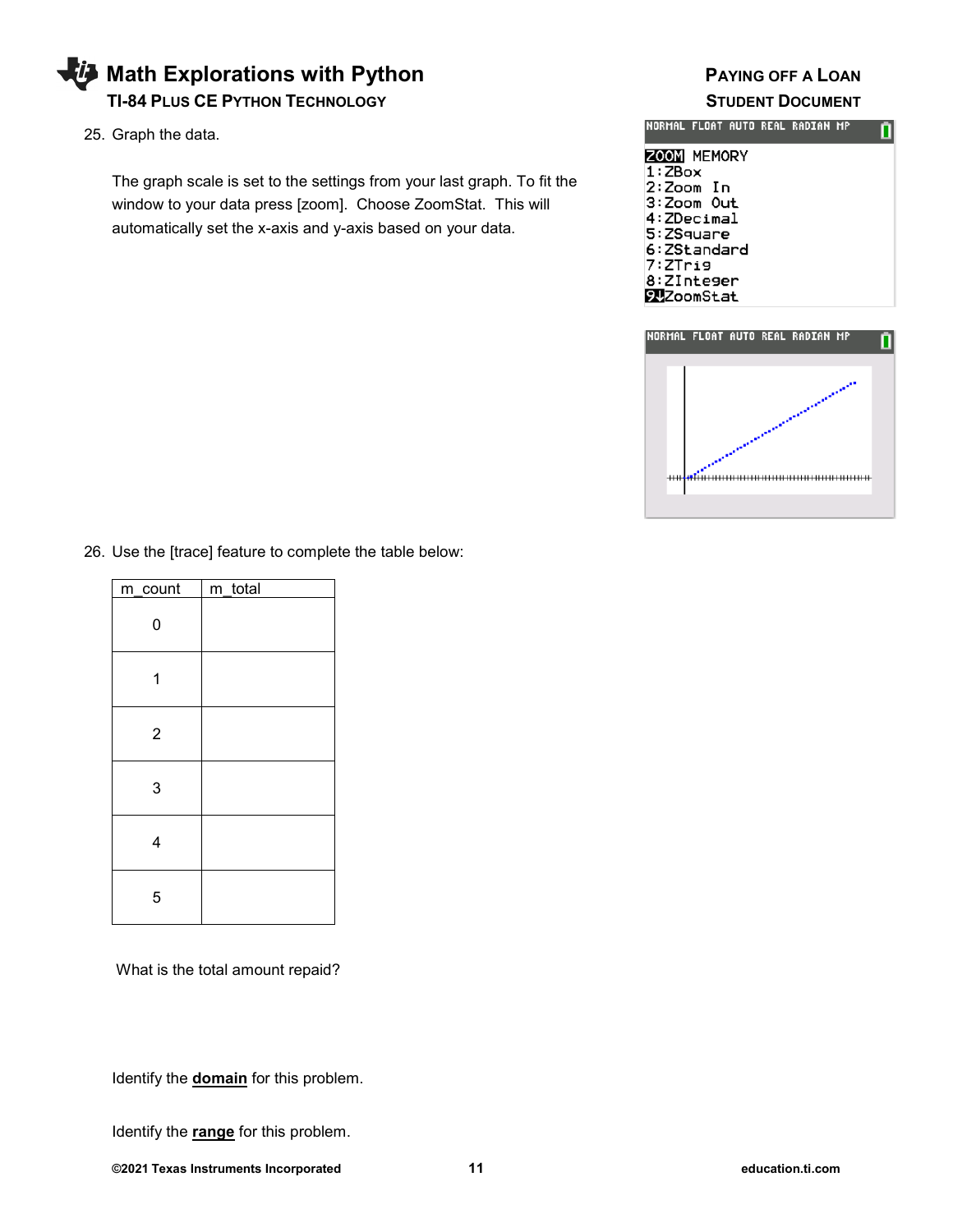# **Math Explorations with Python Account Account A** PAYING OFF A LOAN

 **TI-84 PLUS CE PYTHON TECHNOLOGY STUDENT DOCUMENT**

27. Press [y=]

|  |  | Menu> Graph Edit/Entry> Function. |  |
|--|--|-----------------------------------|--|
|--|--|-----------------------------------|--|

 a. Write a linear equation to model the data. Enter your equation into the calculator. Verify it matches the data in the graph

 b. Write the equation to a piecewise function that models the data. Enter your equation into the calculator. Verify it matches the data in the graph

 c. Write a step function to model the data. Enter your equation into the calculator. Verify it matches the data in the graph

 d. Write a recursive function to model the data. *(Change the graph from function to sequence. [Mode] contains the Function/Seq option)* Enter your equation into the calculator.

Verify it matches the data in the graph

 Look at the functions written above. Which function(s) would you pick to model the data? Explain why you picked this function(s).

 List one of the functions above you would not use to model the data. Explain why you picked this function.

|                | INORMAL FLOAT AUTO REAL RADIAN MP |       |  |  |
|----------------|-----------------------------------|-------|--|--|
| Plot1          | Plot2                             | Plot3 |  |  |
| $\blacksquare$ |                                   |       |  |  |
| $N2 =$         |                                   |       |  |  |
| $N =$          |                                   |       |  |  |
| $N4=$          |                                   |       |  |  |
| $Ns =$         |                                   |       |  |  |
| $N6=$          |                                   |       |  |  |
| N <sub>z</sub> |                                   |       |  |  |
| $N =$          |                                   |       |  |  |
| $N =$          |                                   |       |  |  |